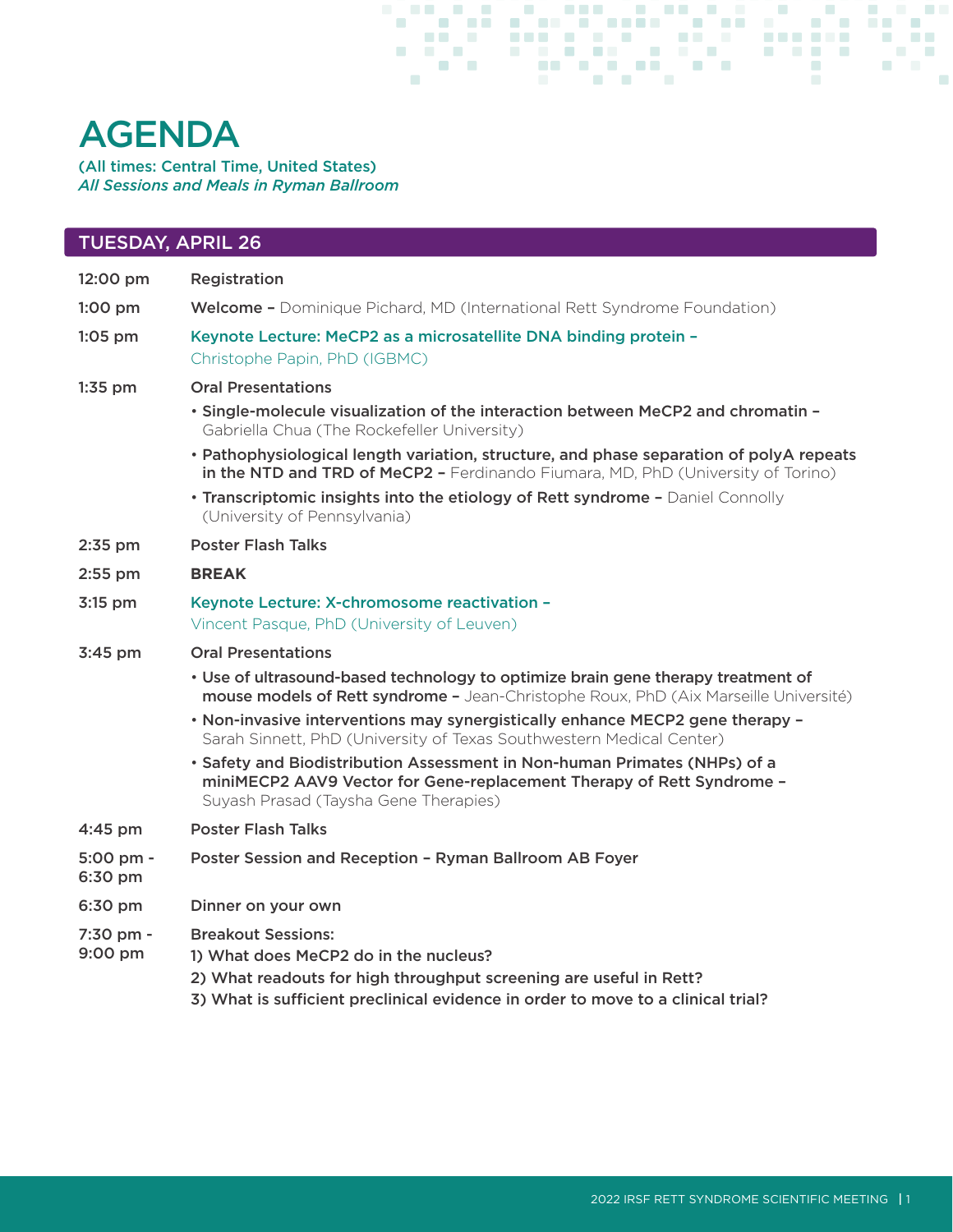# AGENDA

(All times: Central Time, United States) *All Sessions and Meals in Ryman Ballroom*

### WEDNESDAY, APRIL 27

7:00 am Continental Breakfast

8:00 am Welcome

8:05 am Keynote Lecture: Using human organoids to understand aspects of Rett syndrome – Bennett Novitch, PhD (UCLA)

#### 8:35 am Oral Presentations

- A high throughput screen platform for studying Rett syndrome Qiang Chang, PhD (University of Wisconsin-Madison)
- L1-mediated inflammation in Rett syndrome Alysson Muotri, PhD (UCSD)
- Mitochondrial dynamics and astrocyte contribution to development of Rett pathophysiology in human ESC derived cerebral organoids - Danielle Tomasello, PhD (Whitehead Institute for Biomedical Research)
- Overview of rodent models of Rett syndrome Rodney Samaco, PhD (Baylor College of Medicine)
- A comparative longitudinal study of Magnetic Resonance Imaging in the brain of different Mecp2 deficient mouse models sheds some light on the brain pathology and confirms the limit of using a single mouse model in pre-clinical studies – Nicoletta Landsberger, PhD (University of Milan)
- 10:15 am **BREAK**
- 10:40 am Keynote Lecture: Evoked potentials in mouse models and humans Eric Marsh, MD, PhD (CHOP Research Institute)

#### 11:10 am Oral Presentations

- Altered adaptation of somatosensory evoked activity reveals deficits in cortical plasticity in a mouse model of Rett syndrome - Kerry Delaney, PhD (University of Victoria)
- Evaluation of the therapeutic potential of ketamine in a mouse model of Rett syndrome Michelle Piazza (Vanderbilt University)
- Exploration of group II metabotropic glutamate receptor modulation in mouse models of Rett syndrome and MECP2 Duplication syndrome – Colleen Niswender, PhD (Vanderbilt University)
- Potentiation of mGluR(7) rescues neurophysiological features in a mouse model of Rett Syndrome - Hongwei Dong, PhD (Vanderbilt University Medical Center)
- 12:30 pm Lunch (Box lunch provided)